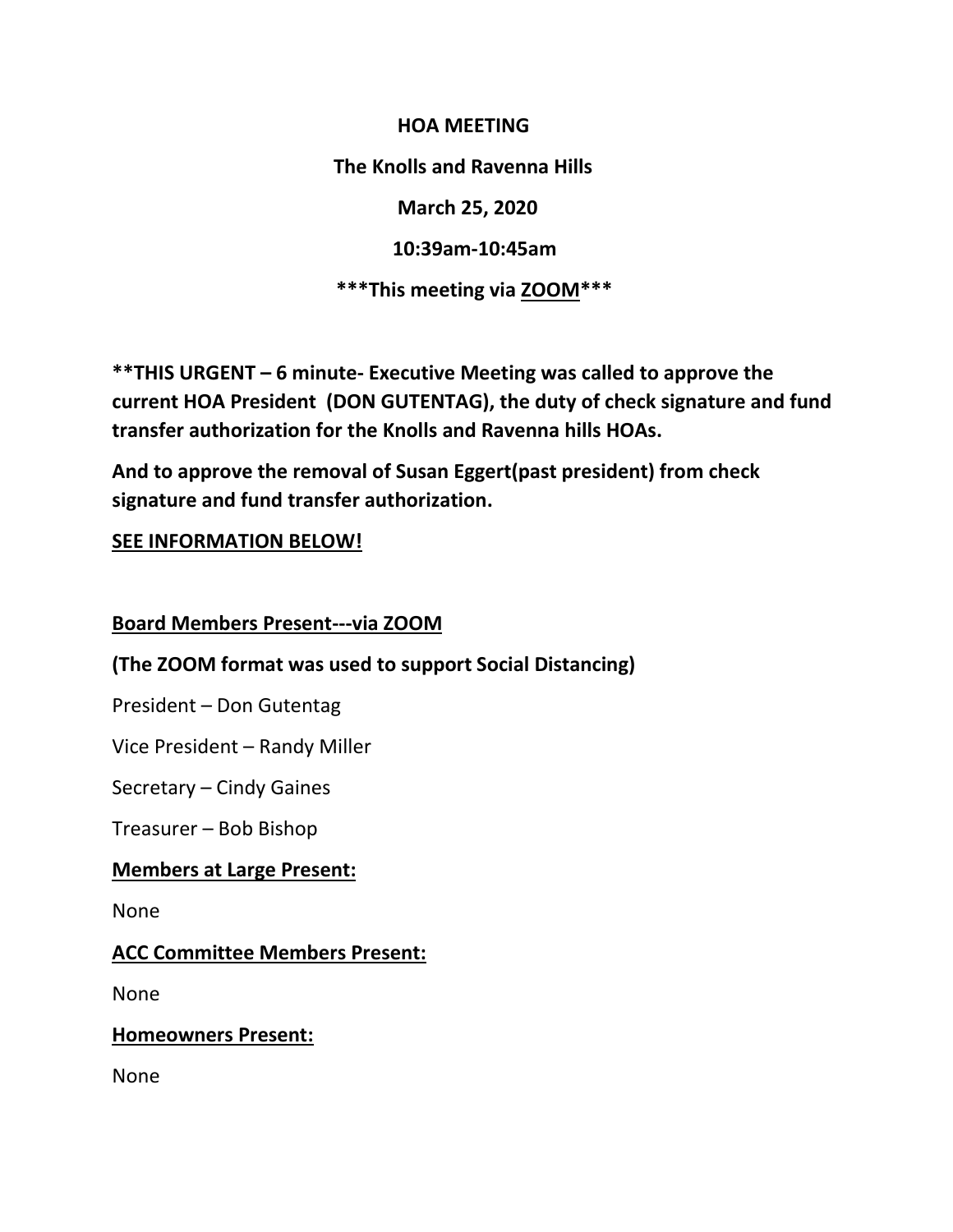## **Check Authorization**

Motions to the Board:

A motion by Bob Bishop (treasurer): to approve Don Gutentag – President of Knolls Master Association/Ravenna Hills Homeowners Association for authorization for check signature/funds transfer accounts located at Home Loan State Bank at 205 North 4<sup>th</sup> Street Grand Junction, CO 81501 for the following accounts:

Knolls

| Operating<br><b>Capital Reserves</b><br>Savings | #xxxxxx8401<br>#xxxxxx8402<br>#xxxxx10001 |  |  |  |
|-------------------------------------------------|-------------------------------------------|--|--|--|
| Ravenna Hills                                   |                                           |  |  |  |
| Operating                                       | #xxxxxx8301                               |  |  |  |
| <b>Capital Reserves</b>                         | #xxxxxx8302                               |  |  |  |
| <b>RH Street Fund</b>                           | #xxxxxx9901                               |  |  |  |
| Savings                                         | #xxxxxx9902                               |  |  |  |
|                                                 |                                           |  |  |  |

Motion seconded by: Cindy Gaines (HOA secretary)

Motion to approve Don Gutentag-President for check signature/funds transfer authorization to the above accounts was approved by voting board members unanimously on March 25, 2020.

A motion by Bob Bishop (treasurer) for the removal of Susan Eggert, past President of The Knolls Master Association and Ravenna Hills Homeowners Association from check signature/funds transfer authorization from accounts located at Home Loan State Bank at 205 North 4<sup>th</sup> Street Grand Junction, CO 81501 for the following accounts:

| Knolls        |                                  |                         |             |  |
|---------------|----------------------------------|-------------------------|-------------|--|
|               | <b>Business Checking Account</b> | Operating               | #xxxxxx8401 |  |
|               | <b>Business Checking Account</b> | <b>Capital Reserves</b> | #xxxxxx8402 |  |
|               | <b>Business Savings Account</b>  | Savings                 | #xxxxx10001 |  |
| Ravenna Hills |                                  |                         |             |  |
|               | <b>Business Checking Account</b> | Operating               | #xxxxxx8301 |  |
|               | <b>Business Checking Account</b> | <b>Capital Reserves</b> | #xxxxxx8302 |  |
|               | <b>Business Savings Account</b>  | <b>RH Street Fund</b>   | #xxxxxx9901 |  |
|               | <b>Business Savings Account</b>  | Savings                 | #xxxxxx9902 |  |

Motion seconded by: Randy Miller (vice president)

Motion to approve the removal of Susan Eggert-past President for check signature/funds transfer authorization to the above accounts was approved by voting board members unanimously on March 25, 2020.